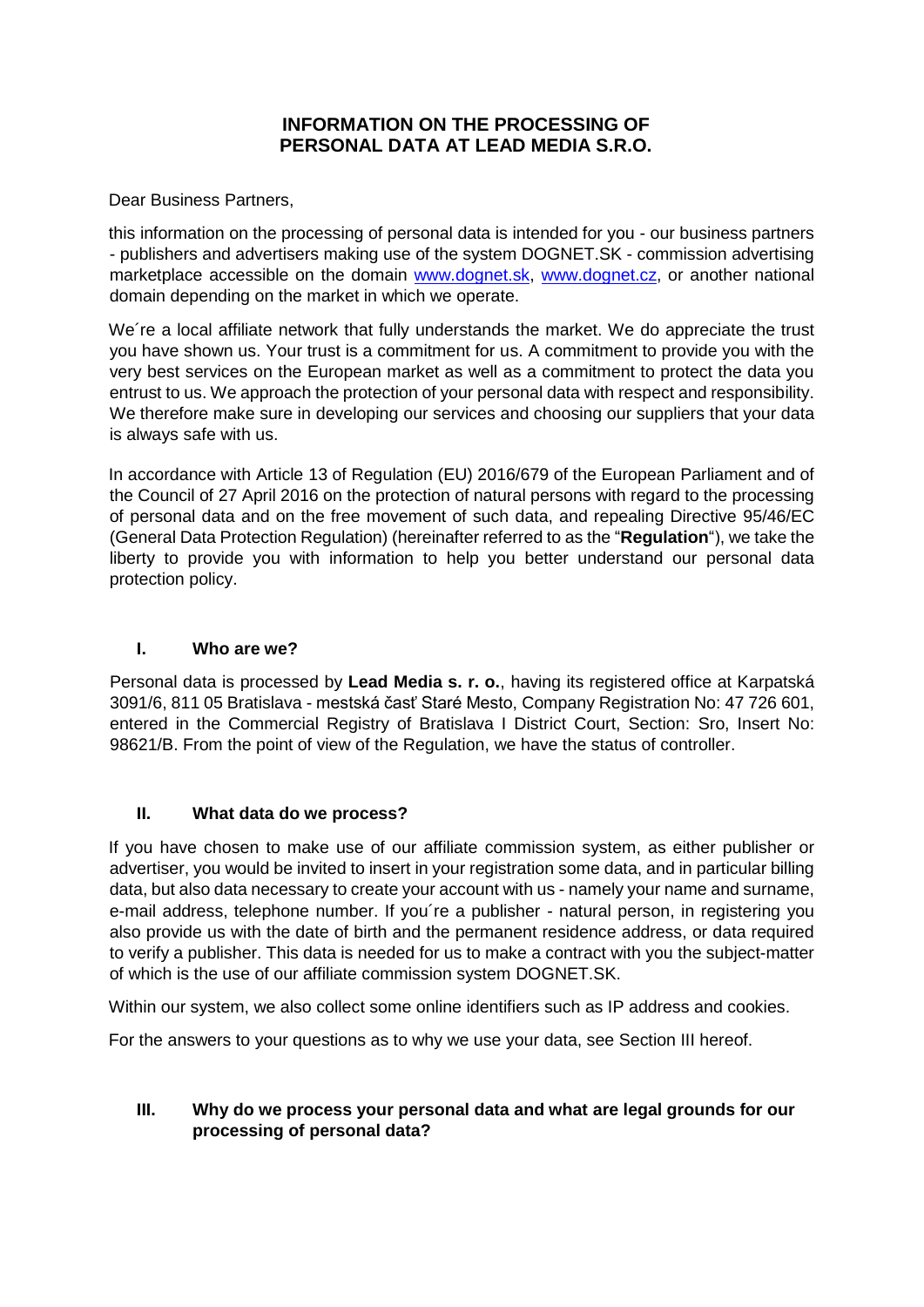To process your personal data in accordance with the law, we need to have a pre-established legitimate purpose for its processing. There must at the same time always be legal grounds for a given processing. Within our activities, your personal data can be processed based on the following legal grounds.

# **Legal grounds - entry into, and the performance of, a contract**

We process your personal data for this purpose as we provide you with our service, freely chosen by you in compliance with our business terms and conditions and contract. Thus, by accepting our terms and conditions for the provision of our service, a contract is entered into between us. Publishers - natural persons - enter into a direct contractual relation with us by accepting our business terms and conditions. In other cases, however, our partners are those entrepreneurs who provide us with contact information for natural persons designated by them with whom we thereafter co-operate in performing the contract.

# **Legal grounds - the performance of legal obligations**

As with any subject of law, we are obligated to comply with the generally binding legal regulations applicable to our business. The body of laws of the Slovak Republic, the Czech Republic, as well as the legally binding acts of the European Union impose various obligations upon us for the purpose of which your personal data needs to be processed. For example, pursuant to tax and accounting legal regulations we are under obligation to keep accounting records over a law-mandated period.

# **Legal grounds - a legitimate interest**

We care about our services being safe. On that account we process personal data in order to ensure safe and undisturbed provision of our services.

We believe that we have a legitimate interest to process your personal data also with a view to informing you of our services, our service innovations, or other novelties which we will be interested to share with you. In this case we process your data for direct marketing purposes as well.

Personal data for direct marketing purposes will not be processed, however, where you have objected to the processing of personal data at any time of such processing or where a certain type of personal data processing for direct marketing purposes is subject to your consent and you have not given us, or at any time during the processing withdrawn, such consent.

## **IV. Whom do we provide or make your personal data available?**

From the point of view of the Regulation, we have the status of controller, which means that it´s us that will determine the purposes of processing.

In regard to our activities, your personal data can be transferred or made available to such other bodies as have the status of processor.

We, as the controller, make sure that those to whom your personal data is to be transferred comply with high standards of its protection. By no means will we provide personal data to a third party for which such standards are not ensured.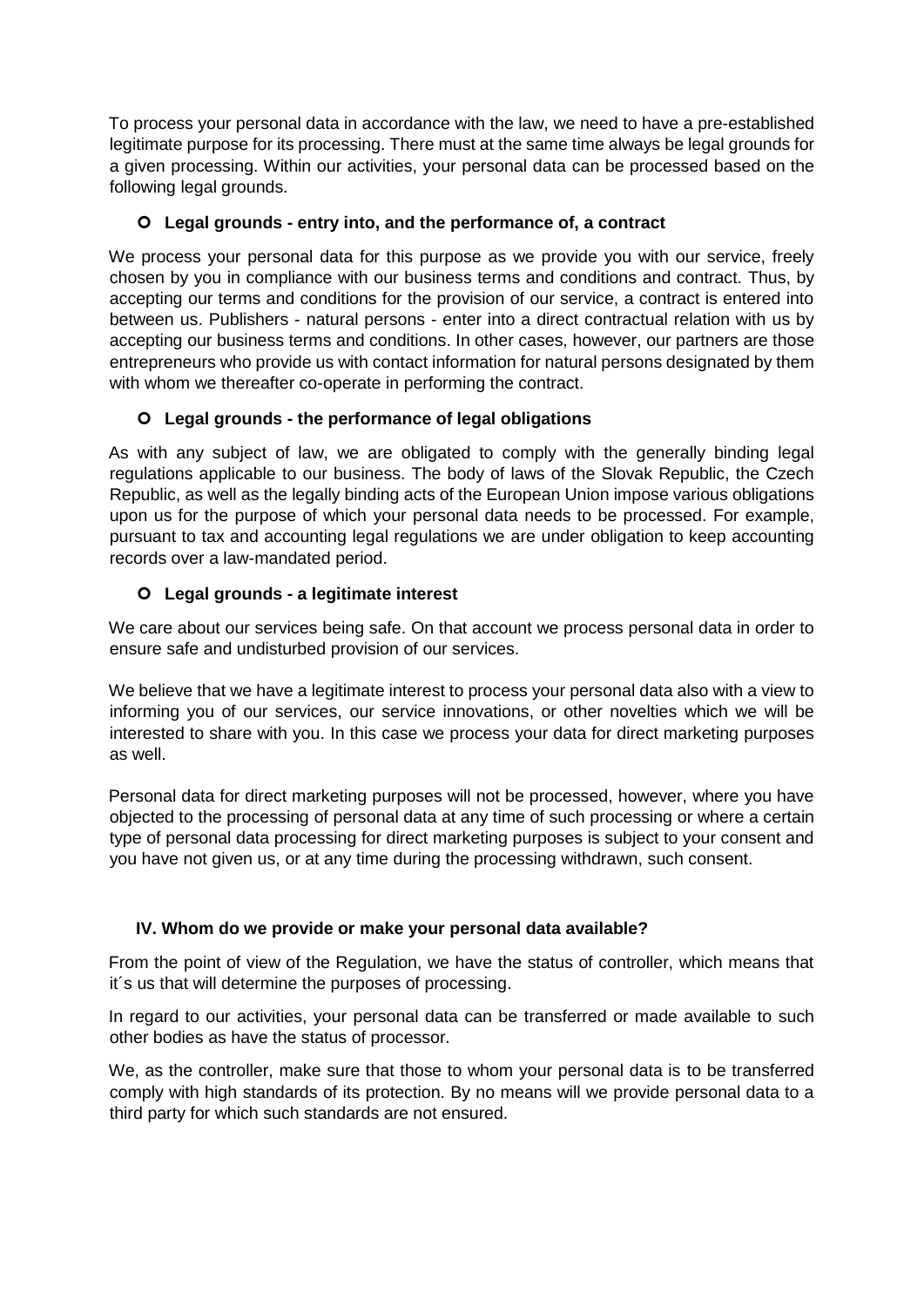We´ve also took this into account while choosing the provider of the technology solution to run the network DOGNET.SK - Post Affiliate Network. The technology solution for DOGNET.SK is provided by Quality Unit, s.r.o.

Depending on the circumstances of a particular case, your personal data can be made available to our computer programming, accounting, legal service providers.

If so required by case-specific circumstances, a publisher and an advertiser are brought together within the co-operation on a specific campaign.

If such obligation arises for us out of generally binding legal regulations or if necessary to assert our claims or protect our rights, your personal data will also be provided to public authorities (such as the Office for Personal Data Protection, law enforcement bodies, tax offices, courts).

#### **V. To what countries do we transfer your personal data?**

In processing personal data, we do not carry out any cross-border transfers of personal data to third countries outside the European Economic Some of our personal data recipients set out above, however, may be based or their server solutions can be located in third parties.

#### **VI. How long will it take to process your personal data?**

The period of storing your data is based on the purpose for which such data is processed.

If we process your data on legal grounds - the performance of a contract - then we process your personal data for the duration of the contractual relationship between us. If the contract is terminated, we are obligated to destruct your personal data unless your personal data can be processed on another legal grounds. E.g. because of the performance of legal obligations under tax and accounting legal regulations.

If we process your personal data on legal grounds - the performance of legal obligations - then we process your personal data for a period specified by legal regulations. E.g. in the case of tax regulations this period is 10 years.

If we process your personal data on legal grounds - our or third parties´ legitimate interest then we process your personal data for the duration of such legitimate interest.

#### **VII. What are your rights?**

The control over own personal data is of importance. Our company complies with your rights granted to you by the Regulation. Thus, we would like to make you familiar with your rights in this section.

Irrespective of the purpose or legal grounds, we rely on for the lawfulness of the processing of your personal data, you have the right to:

 **request us to access your data.** We will thus inform you at your request of the purpose of processing, the category of personal data concerned, the recipients or the category of recipients whom your personal data has been or will be provided, how long we keep your personal data for, about your right to lodge a complaint with a supervisory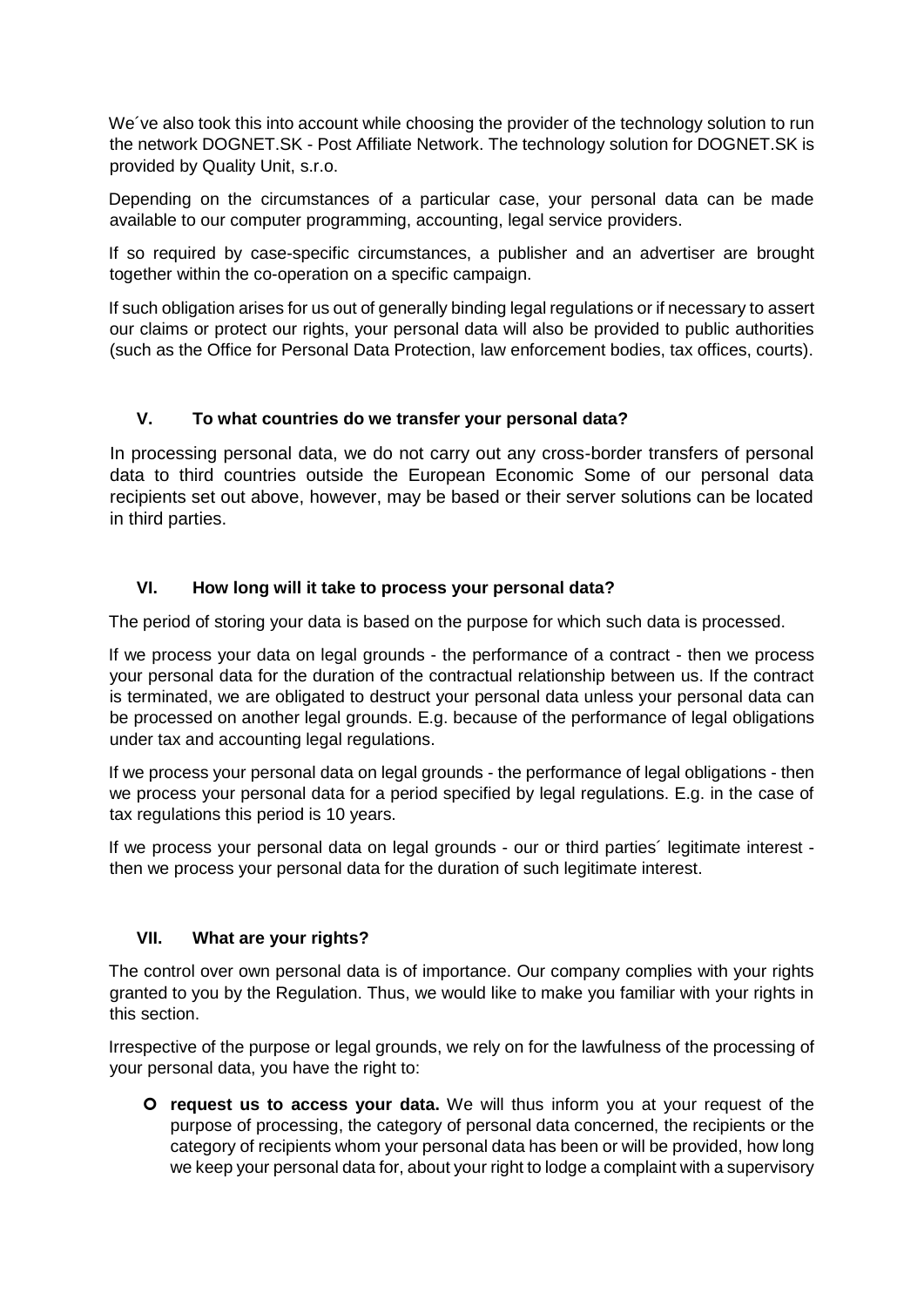authority, whether we carry out automated decision-making, including profiling. The purpose of this information is to ensure the exercise of your right to access to data. Though this right to access for you also involves the opportunity to obtain the personal data we process about you. We will provide you with a copy of the personal data we process about you. If you request repeatedly for the provision of your personal data, however, we may request from you a reasonable fee to cover our cost of ensuring the exercise of your right.

- **request us to rectify the data we already keep.** If you find out that we process about you inaccurate or incomplete information, you can request us to rectify such data.
- **request us to delete your personal data.** To the extent to which your information is no longer needed for the purposes for which we have already processed it, as set out above, or we no longer have a lawful authorisation to process it, the erasure thereof will be carried out.
- **request us to restrict the processing of your data.** In some cases, you can request us to temporarily interrupt the processing of data or retain it for longer than necessary, if you need it.
- **withdraw your consent to the processing of your personal data.** If we process your personal data on legal grounds - consent of the subject concerned, you have the right to withdraw such consent at any time, even before the expiry of the period for which such consent has been given.
- **request transfer of your personal data.** When our authorisation to process your data arises based either on your consent or on legal grounds - the performance of a contract - you can request from us the portability of your personal data. This means that you will have the right to obtain the personal data you have provided to us, in a structured, commonly used and machine-readable format so that you can provide it directly to another subject, wherever technically feasible.
- **request ineffectiveness of automated individual decision-making, including profiling.** Under the Regulation you have the right to request that automated individual decision-making, including profiling, be ineffective towards you. However, our company does not carry out such operations.
- **lodge a complaint with a supervisory authority relating to the protection of your personal data**, namely specifically under the conditions of the Slovak Republic - Office for Personal Data Protection of the Slovak Republic.

# **RIGHT TO OBJECT**

If we process your personal data on legal grounds - a legitimate interest, under the Regulation you are granted a special right - right to object to such processing.

If our legitimate interest to process personal data overrides your personal interest, however, we can continue to process your data in spite of your objection thereto. We are also entitled to continue to process your data to the extent that it is necessary to prove, exercise or defend our legal claims.